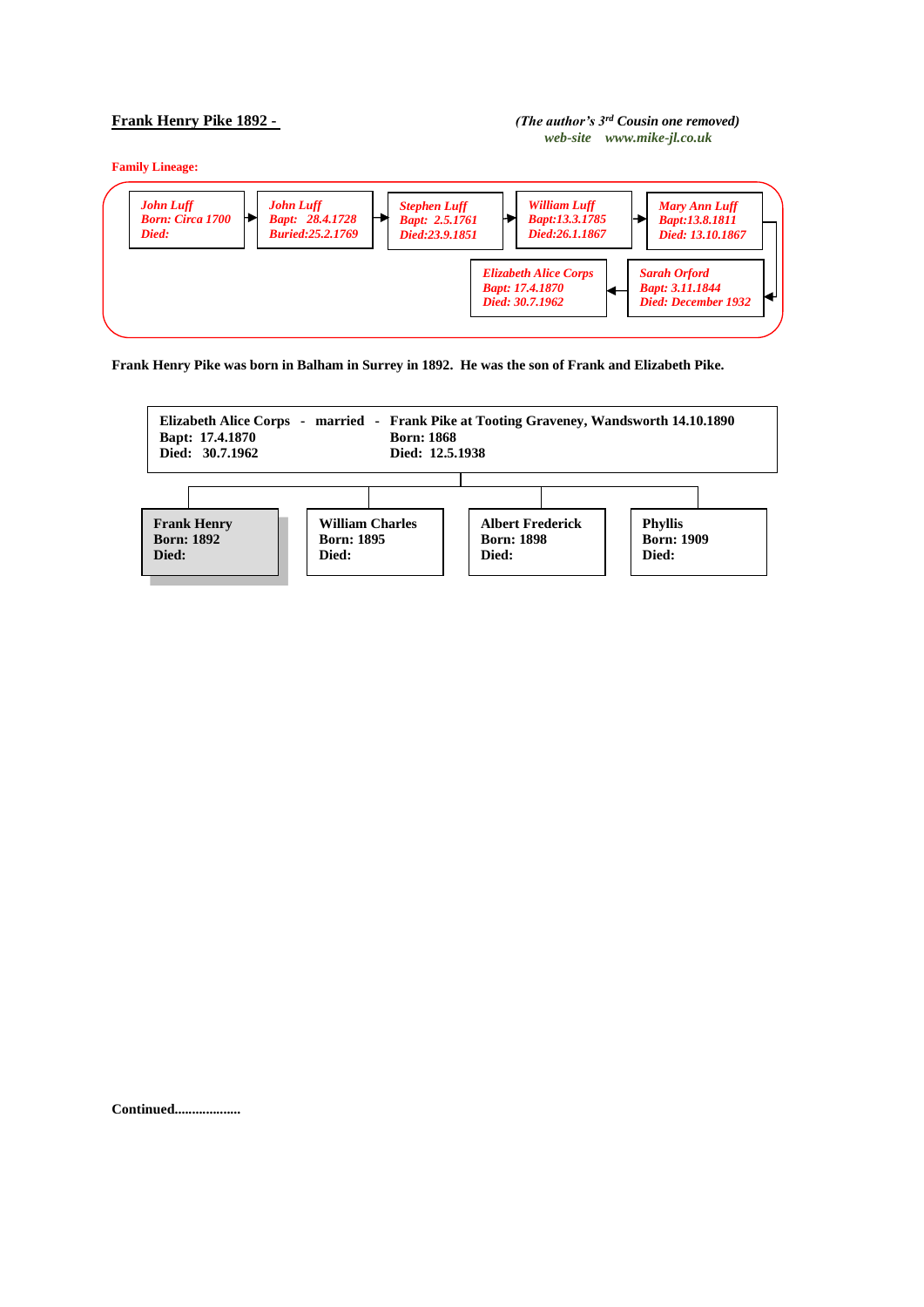|     |                                                                                                                                                                                                                                                                                                                                                                                                                                                                                                             | ROAD, STREET, &c., and<br>No. or NAME of HOUSE | مقتلما   | ROUND<br>Untelected |   | 漂 | Name and Surname of                    | RELATION           | 10            | $\overline{\mathbf{u}}$<br>$\frac{\Delta \mathcal{L}_1}{\Delta \mathcal{L}_2}$ | 19                       | PROFESSION OR OCCUPATION                        | Encyloyer,<br>Warker,                | $\begin{array}{c} \mathbf{U} \\ \mathbf{Working} \\ \mathbf{a} \\ \mathbf{B} \\ \mathbf{B} \\ \mathbf{B} \end{array}$ | WEERS BORN                                   | (i) Deaf and Dumb<br>(ii) Bilind<br>(ii) Lundille, feeble-<br>(4) Imborlis, feeble-<br>minded. |
|-----|-------------------------------------------------------------------------------------------------------------------------------------------------------------------------------------------------------------------------------------------------------------------------------------------------------------------------------------------------------------------------------------------------------------------------------------------------------------------------------------------------------------|------------------------------------------------|----------|---------------------|---|---|----------------------------------------|--------------------|---------------|--------------------------------------------------------------------------------|--------------------------|-------------------------------------------------|--------------------------------------|-----------------------------------------------------------------------------------------------------------------------|----------------------------------------------|------------------------------------------------------------------------------------------------|
|     |                                                                                                                                                                                                                                                                                                                                                                                                                                                                                                             | 70                                             |          | 山谷                  |   |   |                                        |                    | 8             | Main , Frank                                                                   |                          |                                                 | $\frac{\epsilon r}{0 \pi n}$ account |                                                                                                                       |                                              |                                                                                                |
|     | 2268 Elizamin                                                                                                                                                                                                                                                                                                                                                                                                                                                                                               |                                                |          |                     |   |   | deos                                   |                    | ₹             | $\overline{37}$                                                                | 23                       | Cases Work<br>Henry<br>$\mathcal{N}$<br>cintoms |                                      |                                                                                                                       | Yeah Chatham                                 |                                                                                                |
|     | 226 20                                                                                                                                                                                                                                                                                                                                                                                                                                                                                                      | s                                              |          |                     |   |   | Ceblais<br>evert a Boam                | both.<br>MEn.      |               | 92                                                                             |                          | Colic for clark work                            |                                      |                                                                                                                       | speciate sarsfuld.<br>inda                   | Hothory                                                                                        |
|     |                                                                                                                                                                                                                                                                                                                                                                                                                                                                                                             |                                                |          |                     |   |   | 40                                     |                    |               |                                                                                |                          |                                                 |                                      |                                                                                                                       | $\mathcal{L}_{\mathcal{D}}$<br>$\frac{1}{2}$ |                                                                                                |
|     | クツシ                                                                                                                                                                                                                                                                                                                                                                                                                                                                                                         | pо                                             |          |                     |   |   |                                        | Had la             |               | 57                                                                             |                          | for Clark mother                                |                                      |                                                                                                                       | Samo<br>Sacon                                | $\sim$                                                                                         |
|     |                                                                                                                                                                                                                                                                                                                                                                                                                                                                                                             |                                                |          |                     |   |   | unin 15.<br>o                          | nise               |               |                                                                                | 412                      |                                                 |                                      |                                                                                                                       |                                              | for Read                                                                                       |
|     |                                                                                                                                                                                                                                                                                                                                                                                                                                                                                                             |                                                |          |                     |   |   |                                        | <b>MALSOUTH</b>    |               |                                                                                | 20                       |                                                 |                                      |                                                                                                                       | Carry Moserah                                |                                                                                                |
|     | 27874                                                                                                                                                                                                                                                                                                                                                                                                                                                                                                       | sо                                             | $\prime$ |                     |   |   |                                        | read               |               | $\beta\beta$                                                                   |                          | 102.47<br>Waterio                               |                                      |                                                                                                                       | وهير                                         | Work Horeley                                                                                   |
|     |                                                                                                                                                                                                                                                                                                                                                                                                                                                                                                             |                                                |          |                     |   |   | weters a so                            |                    |               | 4                                                                              | $\overline{\mathcal{J}}$ | Police                                          | orles                                |                                                                                                                       | صکہ<br><i>I anna</i> in                      |                                                                                                |
|     |                                                                                                                                                                                                                                                                                                                                                                                                                                                                                                             |                                                |          |                     |   |   | Faur                                   |                    |               | 7                                                                              |                          |                                                 |                                      |                                                                                                                       | s<br>Bathan                                  |                                                                                                |
|     |                                                                                                                                                                                                                                                                                                                                                                                                                                                                                                             |                                                |          |                     |   |   | A <sub>D</sub><br>remain               | m<br>$S_{\tau\nu}$ | Ŝ             |                                                                                |                          |                                                 |                                      |                                                                                                                       | st<br>Arentor<br>reach                       |                                                                                                |
|     | 22376                                                                                                                                                                                                                                                                                                                                                                                                                                                                                                       | so                                             |          |                     |   |   | $\mathcal{A}$<br>$i$ cock of<br>Janne  | Nead               |               | 65                                                                             |                          | thru                                            | rarky                                |                                                                                                                       | Rachors<br>undon Hormandikch                 |                                                                                                |
|     |                                                                                                                                                                                                                                                                                                                                                                                                                                                                                                             |                                                |          |                     |   |   | serlo<br>Georgena<br>$A_{\mathcal{P}}$ | rise               |               |                                                                                | 53                       |                                                 |                                      |                                                                                                                       | $\lambda$<br>infiel                          |                                                                                                |
|     |                                                                                                                                                                                                                                                                                                                                                                                                                                                                                                             |                                                |          |                     |   |   | George C<br>so                         | 410                |               |                                                                                |                          | tes!                                            | rother                               |                                                                                                                       | ust<br>indr                                  | Cydenham                                                                                       |
|     | 280 78                                                                                                                                                                                                                                                                                                                                                                                                                                                                                                      | Фo                                             |          |                     |   |   | Frederick R Corser Neck                |                    |               |                                                                                |                          |                                                 |                                      |                                                                                                                       | rennploy                                     | Helidon                                                                                        |
|     |                                                                                                                                                                                                                                                                                                                                                                                                                                                                                                             |                                                |          |                     |   |   |                                        | Aise.              |               |                                                                                |                          |                                                 |                                      |                                                                                                                       | Brighton                                     |                                                                                                |
| 88/ | 80                                                                                                                                                                                                                                                                                                                                                                                                                                                                                                          | be                                             |          |                     |   |   | rich and belder                        | Head               |               |                                                                                |                          |                                                 |                                      |                                                                                                                       | Joeddie<br>12.11                             |                                                                                                |
|     |                                                                                                                                                                                                                                                                                                                                                                                                                                                                                                             |                                                |          |                     |   |   | toti a                                 | $n$ irc            |               |                                                                                | 29                       |                                                 |                                      |                                                                                                                       | outhward                                     |                                                                                                |
|     |                                                                                                                                                                                                                                                                                                                                                                                                                                                                                                             |                                                |          |                     |   |   | arthur<br>s-o                          | Son                |               | 12                                                                             |                          |                                                 |                                      |                                                                                                                       | Frence<br>rout                               | rich                                                                                           |
|     |                                                                                                                                                                                                                                                                                                                                                                                                                                                                                                             |                                                |          |                     |   |   | Viniored Do                            | Dans               |               |                                                                                | $\sum$                   |                                                 |                                      |                                                                                                                       | Cattern<br>An                                |                                                                                                |
| bû/ | 82                                                                                                                                                                                                                                                                                                                                                                                                                                                                                                          | sо                                             |          |                     |   |   | clifia Prestion                        | Nead               | red           |                                                                                | 22                       | Tirony on our free                              |                                      |                                                                                                                       | Acres<br>Game                                | un                                                                                             |
|     |                                                                                                                                                                                                                                                                                                                                                                                                                                                                                                             |                                                |          |                     |   |   | Labella                                | anich nuis         | $\mathcal{Q}$ |                                                                                |                          |                                                 |                                      |                                                                                                                       | sv<br>$\overline{A-B}$                       | Tostmumli                                                                                      |
|     | 83 84                                                                                                                                                                                                                                                                                                                                                                                                                                                                                                       | $\mathbf{\Phi}\mathbf{v}$                      |          |                     |   |   | Venue Lana                             | Head.              |               | 34                                                                             |                          | Commercial card hooks                           |                                      |                                                                                                                       | 277.12                                       | rood                                                                                           |
|     |                                                                                                                                                                                                                                                                                                                                                                                                                                                                                                             |                                                |          |                     |   |   | r<br>stol                              | Neth               | S             |                                                                                | 11<br>\$                 |                                                 |                                      |                                                                                                                       | Carbon<br>Keut                               | $\mathcal{A}$                                                                                  |
|     |                                                                                                                                                                                                                                                                                                                                                                                                                                                                                                             |                                                |          |                     |   |   | 分<br>$\overline{1}$<br>bо<br>luffer    | Band<br>Son        | s             | F                                                                              |                          |                                                 |                                      |                                                                                                                       | sэ<br>s                                      |                                                                                                |
|     |                                                                                                                                                                                                                                                                                                                                                                                                                                                                                                             |                                                |          |                     |   |   | DО<br>voris                            | band               |               |                                                                                |                          |                                                 |                                      |                                                                                                                       | bб<br>óo                                     |                                                                                                |
|     |                                                                                                                                                                                                                                                                                                                                                                                                                                                                                                             |                                                |          |                     |   |   | ada Mallio                             | Justry S           |               |                                                                                | 28                       | Laundry booker                                  |                                      |                                                                                                                       | man.                                         | It some word                                                                                   |
|     |                                                                                                                                                                                                                                                                                                                                                                                                                                                                                                             |                                                |          |                     | ë |   | Kaldie Ellis                           | 5240               | $\neg$ .      |                                                                                |                          | 100 - por fate Service                          | rooker                               |                                                                                                                       | luney cam rerusel                            |                                                                                                |
|     |                                                                                                                                                                                                                                                                                                                                                                                                                                                                                                             |                                                |          |                     |   |   |                                        |                    |               |                                                                                |                          |                                                 |                                      |                                                                                                                       |                                              |                                                                                                |
|     | $\begin{array}{ c c c c c }\n\hline\n\text{Total of Bessel} & \text{of } \mathcal{X} \text{ and } \mathcal{X} \text{ and } \mathcal{Y} \text{ and } \mathcal{Y} \text{ and } \mathcal{Y} \text{ and } \mathcal{Y} \text{ and } \mathcal{Y} \text{ and } \mathcal{Y} \text{ and } \mathcal{Y} \text{ and } \mathcal{Y} \text{ and } \mathcal{Y} \text{ and } \mathcal{Y} \text{ and } \mathcal{Y} \text{ and } \mathcal{Y} \text{ and } \mathcal{Y} \text{ and } \mathcal{Y} \text{ and } \mathcal{Y} \text$ |                                                |          |                     |   |   | Total of Males and of Females. 44      |                    |               |                                                                                | 16                       |                                                 |                                      |                                                                                                                       |                                              |                                                                                                |
|     |                                                                                                                                                                                                                                                                                                                                                                                                                                                                                                             |                                                |          |                     |   |   |                                        |                    |               |                                                                                |                          |                                                 |                                      |                                                                                                                       |                                              |                                                                                                |

**The 1901 Census shows Frank Henry, aged 9, living with his family at 74, Silvermore, Lewisham.** 

| <b>Name</b>         | <b>Position in</b> Condition Age/Sex<br>House |                |           | <b>Profession</b>            | <b>Birth Place</b>          |
|---------------------|-----------------------------------------------|----------------|-----------|------------------------------|-----------------------------|
| <b>Frank Pike</b>   | Head                                          | <b>Married</b> | 33 Male   | <b>Detective Police Sgnt</b> | <b>West Horsley, Surrey</b> |
| Elizabeth A Pike    | Wife                                          | <b>Married</b> | 31 F/male |                              | <b>Farnham, Surrey</b>      |
| <b>Frank H Pike</b> | <b>Son</b>                                    |                | 9 Male    |                              | <b>Balham, Surrey</b>       |
| William C Pike      | Son                                           |                | 6 Male    |                              | <b>Brixton, Surrey</b>      |
| <b>Albert F</b>     | Son                                           |                | 3 Male    |                              | <b>Catford, Kent</b>        |